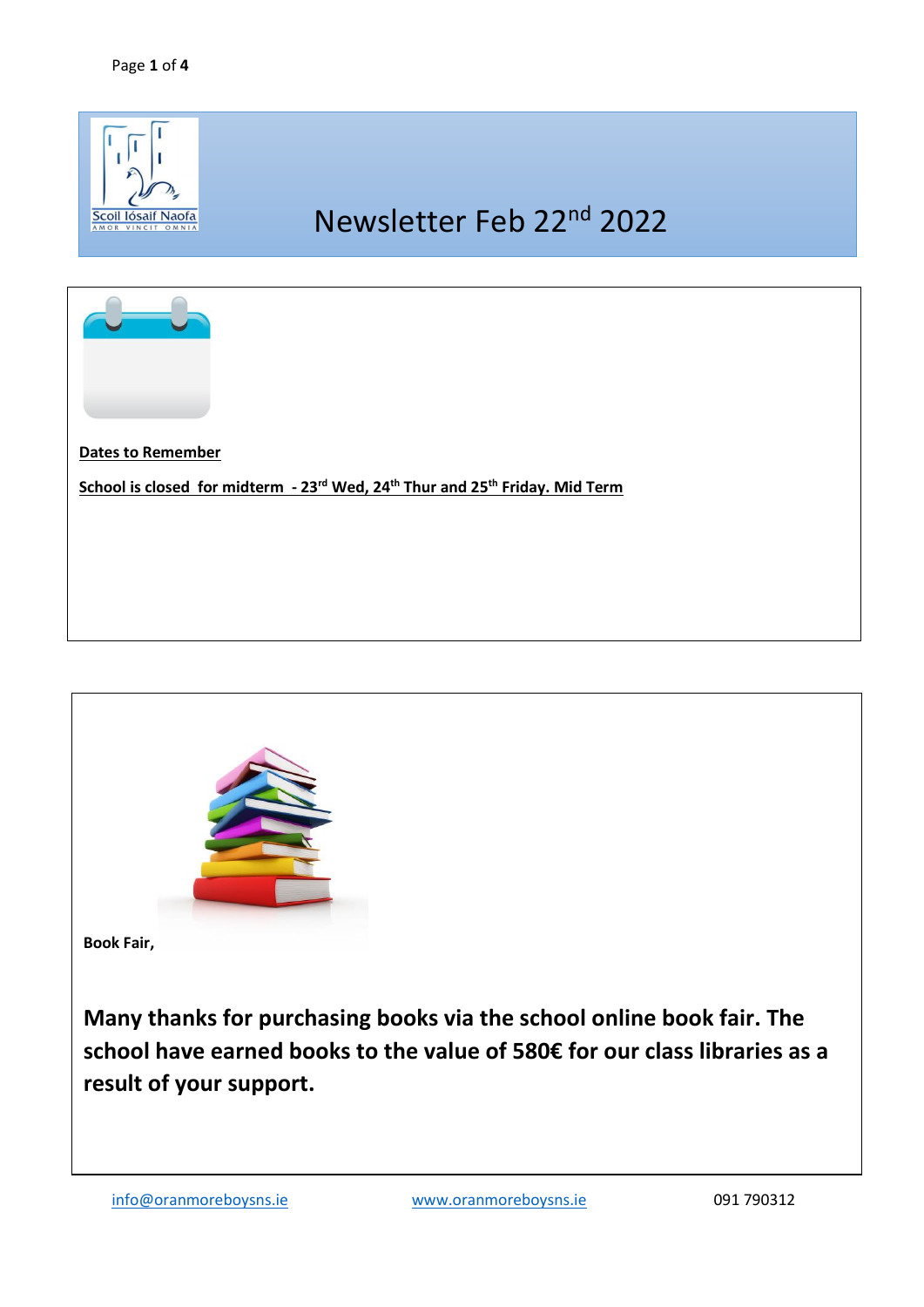

## Sacraments

## **1. PARENTS OF 2ND CLASS**

Dear parents/guardians,

The parish has an online programme for children preparing for First Communion with one session per month. There are other resources and activities on our website. The link below will bring you directly to this page.

**year.**

**Notice for parents whose children are making their First Communion or Confirmation this** 

<https://www.oranmoreparish.org/resources/first-communion-preparation/>

Children and families are also welcome at any of our masses. Oranmore Saturday vigil 6pm, Sunday 10am and 12noon.

We look forward to seeing you,

Fr. Diarmuid, Fr. Martin and Louise.



## **2. PARENTS OF 6th CLASS**

Dear parents/guardians,

The parish has an online programme for children preparing for Confirmation with one session released per month. This page includes other resources and activities. The link below will bring you directly to this page.

[Confirmation Preparation –](https://www.oranmoreparish.org/resources/confirmation-preparation/) Oranmore Parish

Children and families are also welcome at any of our masses. Oranmore Saturday vigil 6pm, Sunday 10am and 12noon.

We look forward to seeing you,

Fr. Diarmuid, Fr. Martin and Louise

.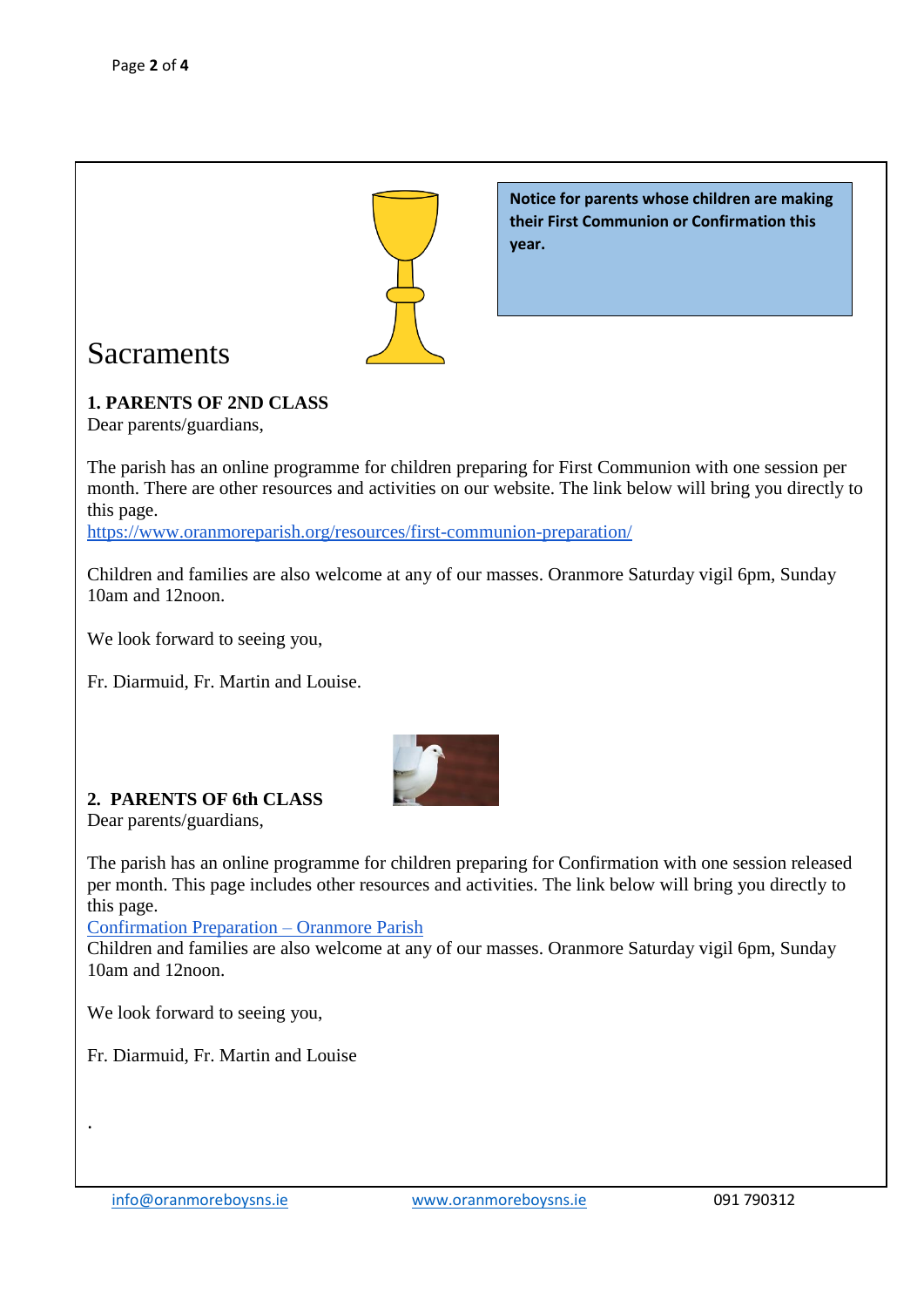

**Annual General Meeting**

**Invitation: Scoil Iósaif Naofa, Parents Association AGM**

**Date: Wednesday the 9th March 2022** 

**Time: 8pm** 

**Venue: Zoom Call**

Please see flyer attached with further details of meeting

## School Magazine sponsorship

In order to produce our school magazine, we are seeking sponsorship from local businesses in return for placing an advertisement in the magazine.

The advertisements which we can offer are as follows:

Half page –  $£50$  Full page -  $£100$ 

The advertisements will be printed in colour. This is a great opportunity to promote your business in our school community. If you are interested in taking up one of these offers, I would appreciate if you could contact me at **majella.lavelle@oranmoreboysns.ie** to discuss how we can proceed going forward.